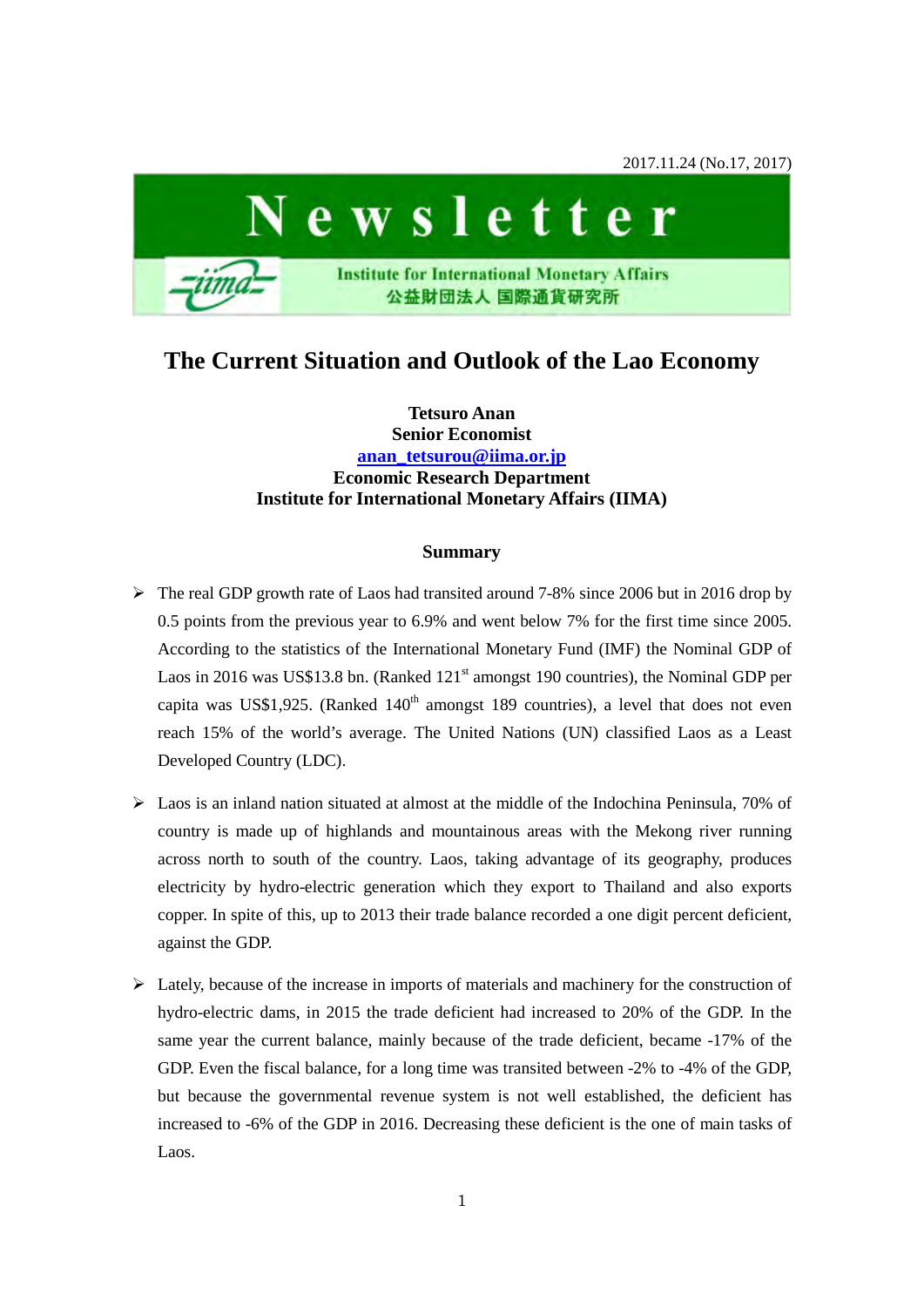- $\triangleright$  Laos, as one of the closely related socialist country to China within the Indochina Peninsula, has received many kinds of political and economic support from China. With that in mind there are opinions saying that if the Chinese economy decelerates it would have some effects towards Laos. In fact, the share of exports towards China, which is 33.7%, is second to Thailand therefore effects up to a certain degree maybe unavoidable. But the China-Laos Railway, which construction started at the end of last year, is a very important national project for China. Because of this, the possibility of support and investments from China decreasing can be considered small.
- $\triangleright$  Under the leadership of the new president and prime minister, who were appointed in April of last year, Laos has set the target to graduate from the status of LDC by 2020. After their inauguration the government had announced all kinds of economic reforms to improve the current and fiscal balance. Reforms such as, the establishment of a sound governmental revenue system, the revision of investment laws to lure investments from aboard and the increase of hydro-electric dams to increase foreign currency revenue. But the results from these reforms will only be realized in two or three years from now and also the problem of the removal of Unexploded Ordnances, which scale may take years to comprehend, will surely have effects on most of the development projects. In terms of current and fiscal deficient, if the construction of the dams does not go as planned and the exports of electricity are delayed, the possibility of the situation becoming critically may not be small.

## **1. Overview of Laos**

Laos is the only inland nation amongst the ASEAN countries, situated at almost at the middle of the Indochina Peninsula and is bordered by the five countries of, China, Vietnam, Myanmar, Thailand and Cambodia.

Post Second World War, in 1953 with the end of French colonization the Kingdom of Laos was established. Then after several civil wars, large scale bombings by U.S. forces during the Vietnam War and border disputes with Thailand, in December of 1975 the People's Republic of Laos was born.



Source: Google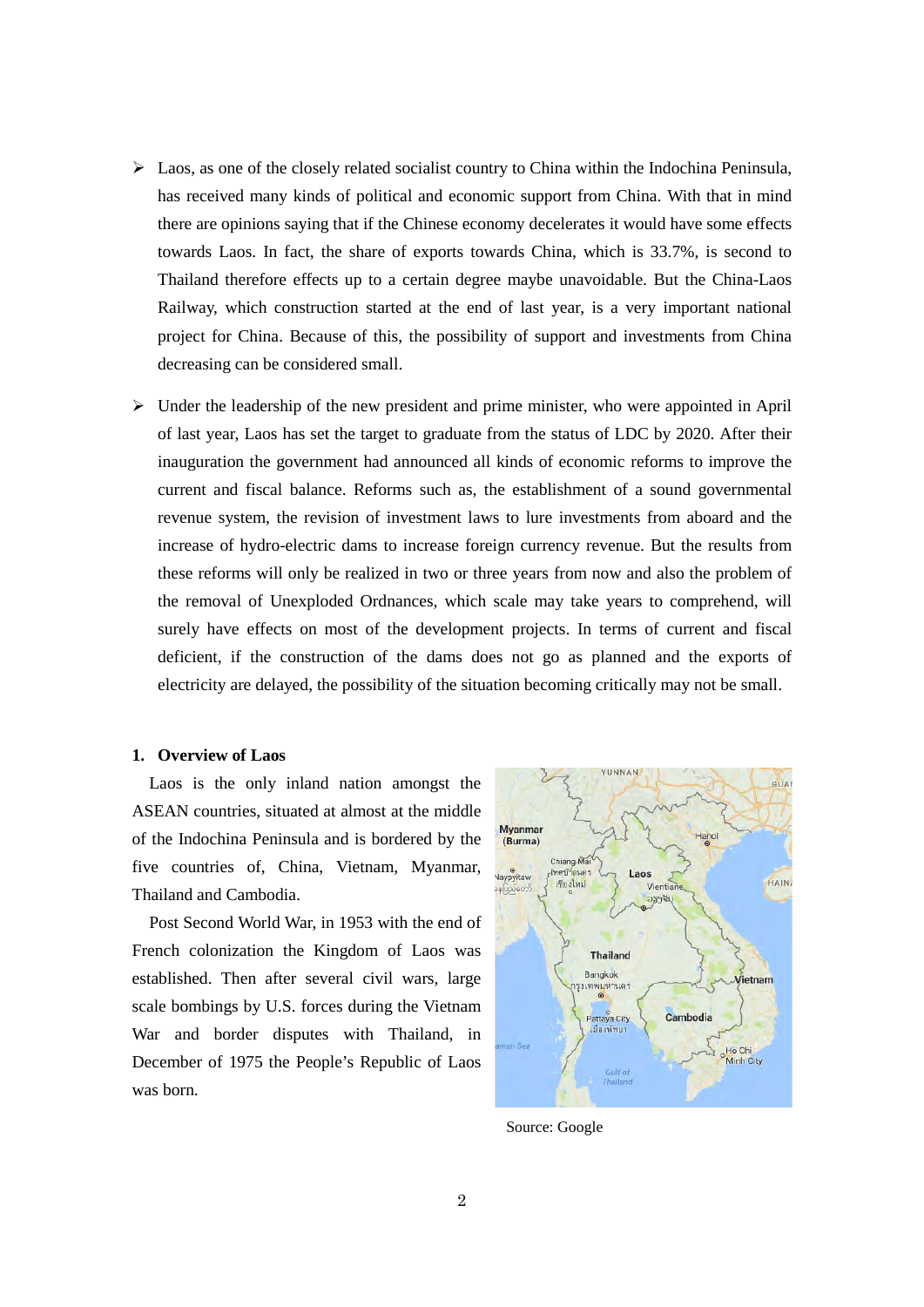| Area                 | 23.7 sq. km (63% the size of Japan)                                                                                                               |
|----------------------|---------------------------------------------------------------------------------------------------------------------------------------------------|
| Population           | 6.49 million (as of 2015)                                                                                                                         |
| Capital              | Vientiane (Population 700 thou.)                                                                                                                  |
| Language             | Laos (Offical Language)                                                                                                                           |
| Religion             | Buddhism 60%, Others (Animism) 40%                                                                                                                |
| Currency             | Kip (LAK)                                                                                                                                         |
| Government           | One-Party (Lao People's Revolutionary Party) Socialist Republic                                                                                   |
| <b>Head of State</b> | President Bounnhang Vorachith                                                                                                                     |
| Legislature          | Single Chamber system                                                                                                                             |
| Education            | Adult Literacy Rate: 80% (Reported by UNICEF 2015)<br>School Attendence: 94.1% (Reported by Laos' Ministery of Sports<br>and Education 2010-2011) |

General Facts

## **2. Overview of the Economy**

Amongst the countries of the Indochina Peninsula, Laos is the smallest in, population, economy and other general statistics (Table 1). The Nominal GDP of Laos in 2016 was US\$13.8 bn., and the Nominal GDP per capita was US\$1,925., a level that does not even reach 15% of the world's average and is categorized by the UN as a Least Developed Country (LDC).

|                                      | Laos    | Cambodia | Myanmar | Vietnam | Thai    |
|--------------------------------------|---------|----------|---------|---------|---------|
| Population (mil.)                    | 6.5     | 15.1     | 51.5    | 91.7    | 68.8    |
| Area (km <sup>2</sup> )              | 236,800 | 181,035  | 676,578 | 346,410 | 513,115 |
| Nominal GDP (US\$ bn.)*              | 13.8    | 19.4     | 66.3    | 201.3   | 40.7    |
| World Ranking (out of 190 countries) | 121     | 111      | 72      | 48      | 26      |
| GDP per Capita (US\$)*               | 1,925   | 1,230    | 1,269   | 2,173   | 5,899   |
| World Ranking (out of 189 countries) | 140     | 156      | 153     | 135     | 88      |
| Export (mil.)                        | 4,374   | 10,738   | 11,432  | 162,112 | 214,375 |
| Import (mil.)                        | 7,533   | 17,506   | 16,844  | 165,649 | 202,654 |
| Foreign Reserve (mil.)               | 1,043   | 5,626    | 3,804   | 28,250  | 129,408 |
| <b>Joined ASEAN</b>                  | 1997    | 1999     | 1997    | 1995    | 1967    |
| Joined WTO                           | 2013    | 2004     | 1995    | 2007    | 1995    |

(Table 1) Comparison of the Five Indochina Peninsula Countries (as of 2015)

Source: Prepared from data of JETRO \*2016 statistics

# 1) Growth and Inflation Rate

The growth rate of the Lao economy was 6.9% in 2016, a 0.5 point drop from the previous year and the second straight year that the growth rate had declined (Chart 1). Decrease in revenues from the mining industry and decline in public investments were some of the major reasons. Looking forward, according to February 2017 IMF's "2017 Article IV Consultation" (the "IMF Report"), IMF predicts that for the next two to three years it will maintain this level.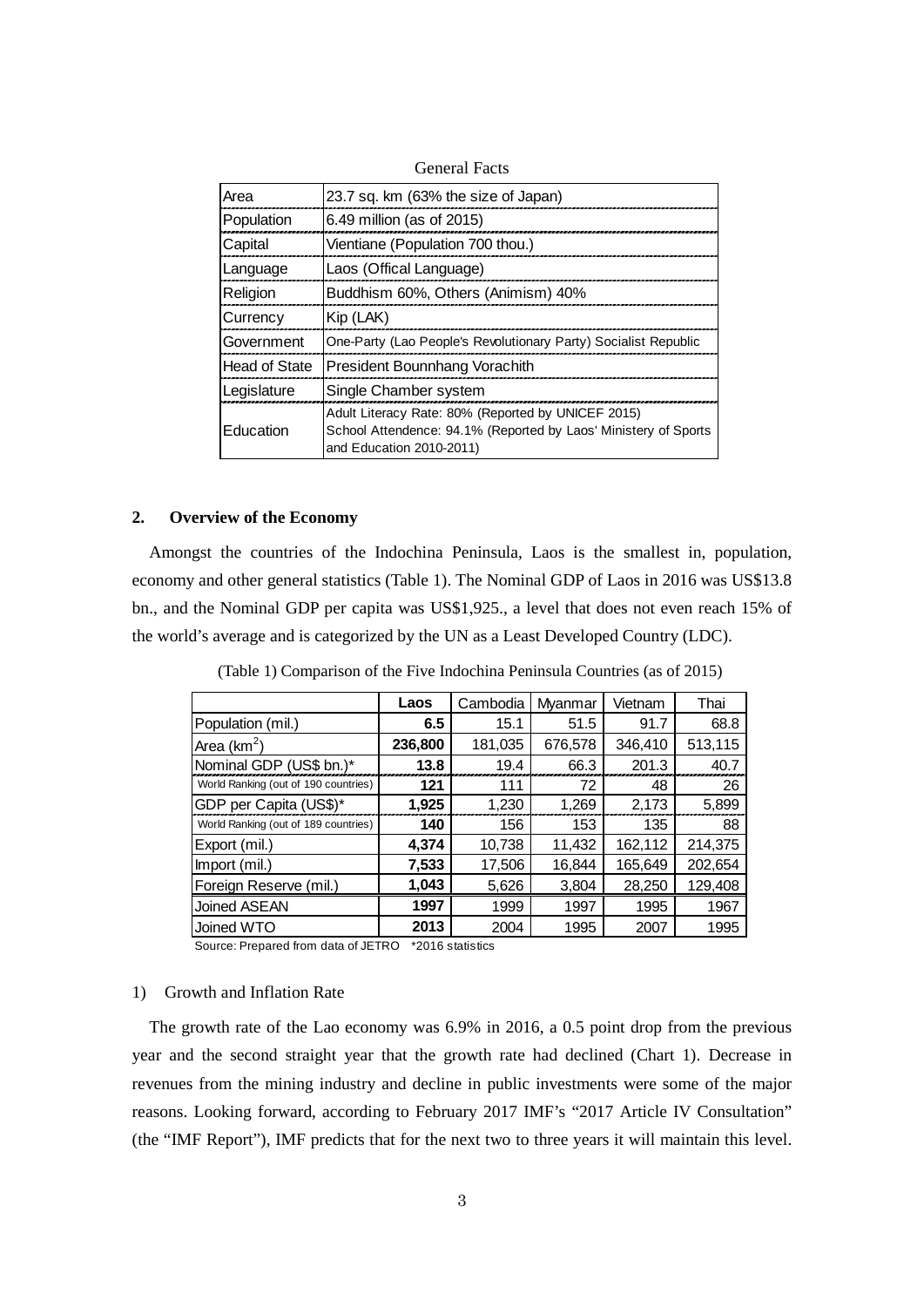It further explains that, negative factors such as, copper, one of the main export products of Laos, because of the recent decline in mineral prices, is not expected to increase in revenues and public investments will not increase because of the policies to decrease public debt. These negative factors are off-set by the increase in exports of electricity and this situation will continue for a while.



Chart 1: Real GDP and CPI Growth Rate

In regards to the consumer price inflation growth rate, until 2014 when the GDP growth rate was around 8%, the inflation rate was 4 to 6% (Chart 1), but not only the decline in growth rate, the price of fossil fuel and commodities had declined also and in 2015 the inflation rate drop to 1.3%. In 2016 it recovered slightly to 2.0% and the IMF predicts it would steadily rise to 3.0%.

# 2) Current and Fiscal Balance

1

Laos' external (current + trade) balance and fiscal balance are both in the red. The trade deficit up till 2013 maintained a single digit percent but from 2014 because of infrastructure construction, such as hydro-electric dams, a lot of materials and machinery had been imported<sup>[1](#page-3-0)</sup>. The deficit had increased and in 2015 increasing to US\$2.5 billion or -20% of the GDP (Chart 2). Also the current deficit, mainly because of the increase in trade deficit had widened to -17% of the GDP in 2015 (Chart 3 and 4).

<span id="page-3-0"></span><sup>1</sup> As mentioned later, electricity is Lao's main export product and to achieve their target of becoming the "Battery of Southeast Asia", many number of dam construction projects are underway. These projects will bring about an increase in exports of electricity in the future.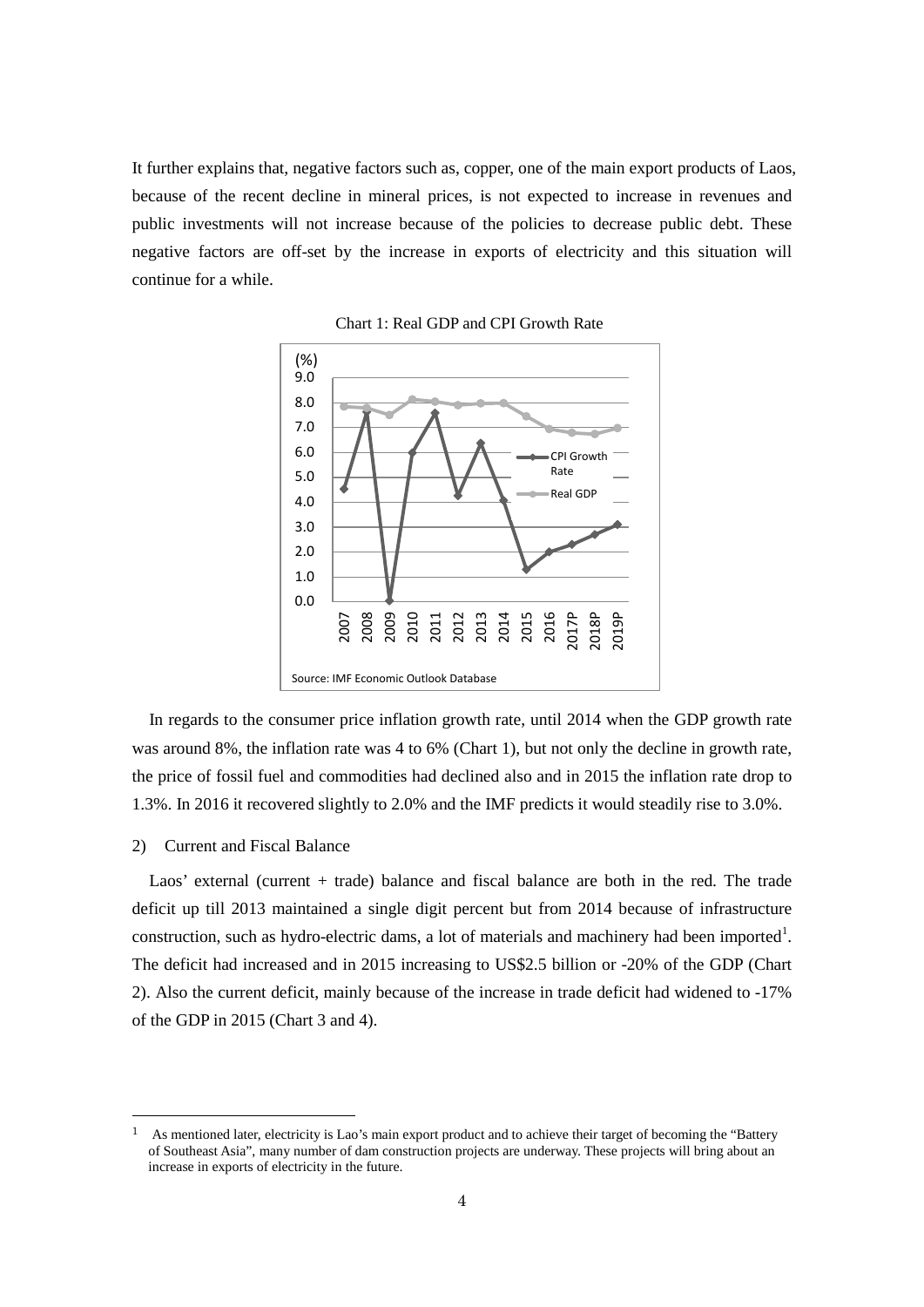

Even the fiscal balance, because the government revenue system is not well established, continue to be in a deficit. In 2016 the deficit became -5.9% against GDP, an increase from 2015's -2.7% (Chart 3). Also because of the drop in the price of copper, another main export products, sales of companies related to copper exports decreased and which led to a decrease in tax revenues from these companies. The decline in oil prices decreased import custom tax revenues as well.



Chart 4: Current Balance

70% of Laos' landscape is made up of highlands and mountainous areas and from these areas there are many rivers that feed into the Mekong River which runs across the country. Hydro-electricity generate from these rivers and the Mekong, 80% are exported to neighboring Thailand. These make up almost 30% of Laos' exports and are an important source for foreign currency. Because of this, these past few years, the construction of hydro-electric dams have increased rapidly; the number of dams was 10 in 2010 but has increased to 34 at the end 2015.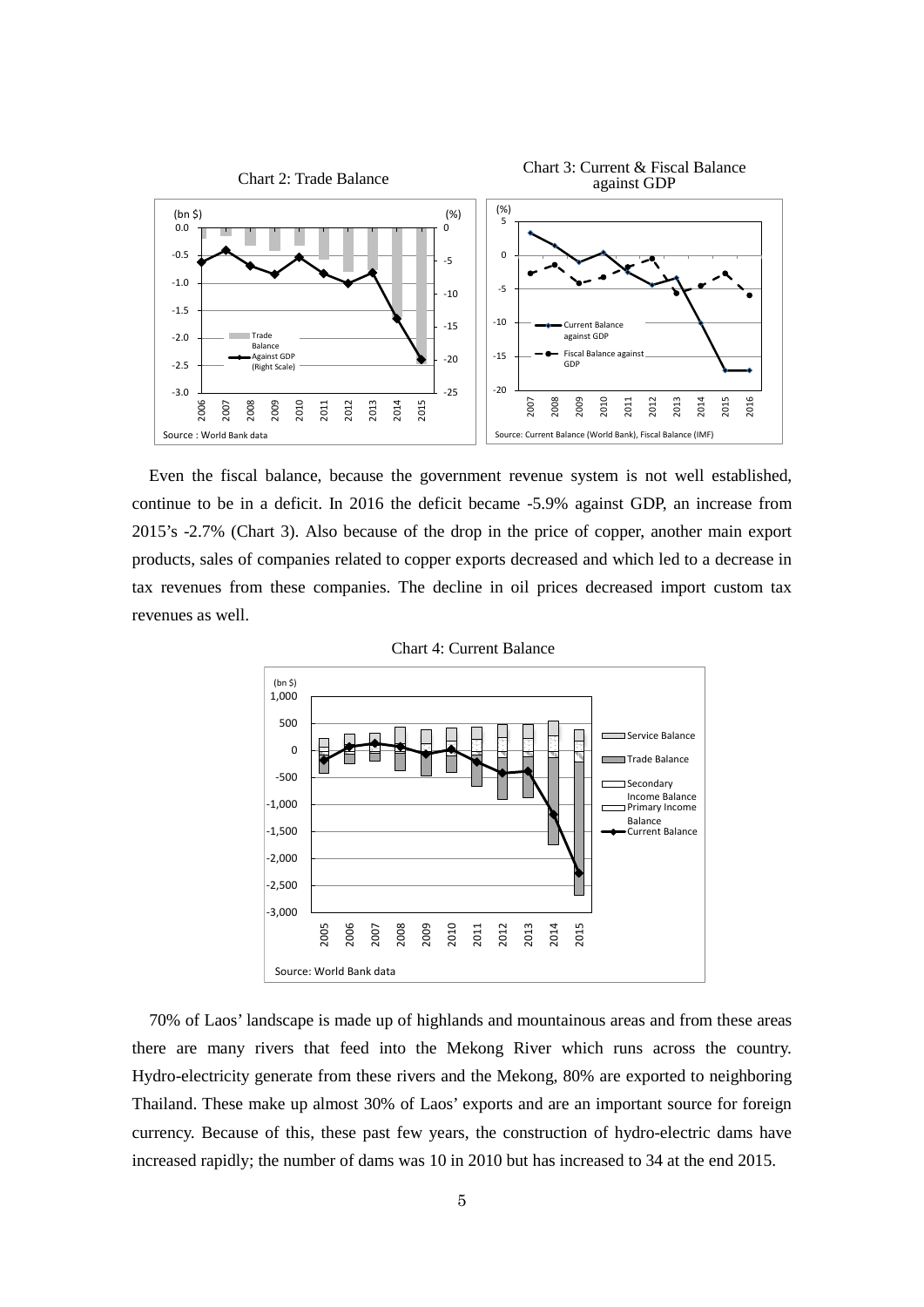Laos' external balance deficit is mainly brought about by the construction of infrastructure such as hydro-electric dams and as seen in the Chart 5, it can be presumed that the deficit is supplemented by the funds from infrastructure related<sup>[2](#page-5-0)</sup> investments and borrowings from aboard.



Chart 5: External Debt and Inbound Direct Investments

#### 3) Laos' Exports

The main export products of Laos are minerals, mainly copper, and electricity. Copper, due to recent drop in prices, export amounts have turned into a decreasing trend. Lumber and related products, which are the second most products, have been increasing up till 2014 but in 2015, for the purpose of preservation of resources, the government export regulations were strengthened and the amount decreased by 47.6% from the year before (Table 2).

| $\mathbf{z}$          |        | . .    |       |            |                                |        |              |                 | (Unit: mil. \$, %) |
|-----------------------|--------|--------|-------|------------|--------------------------------|--------|--------------|-----------------|--------------------|
| Exports (CIF)         |        |        |       |            | Imports (FOB)                  |        |              |                 |                    |
|                       | 2014   | 2015   |       |            |                                |        | 2015<br>2014 |                 |                    |
|                       | Amount | Amount | Share | Increase   |                                | Amount | Amount       | Share           | Increase           |
| Minerals, Electricity | 1,828  | 1,724  | 44.8  |            | -5.7 Machinery & Parts         | 2,121  | 1,368        | 21.2            | $-35.5$            |
| Lumber & Products     | 1,797  | 941    | 24.4  |            | -47.6 Vehicles & Parts         | 1,053  | 1,127        | 17.4            | 7                  |
| Agricultural Products | 379    | 344    | 8.9   |            | -9.2 Fossil Fuel & Electricity | 1.117  | 969          | 15 <sup>1</sup> | $-13.2$            |
| Sewn Products         | 274    | 258    | 6.7   |            | -6.1 Agricultural Products     | 751    | 833          | 12.9            | 10.9               |
| Others                | 352    | 584    | 15.2  | 65.9 Steel |                                | 641    | 654          | 10.1            | 1.9                |
|                       |        |        |       |            | Others                         | 1,403  | 1,511        | 23.4            | 7.7 <sub>l</sub>   |
| Total                 | 4,630  | 3,851  | 100   |            | $-16.8$ Total                  | 7,087  | 6,462        | 100             | $-8.8$             |

(Table 2) Laos' Major Export/Import products

\* Comprised from Trading Statistics of countries trading with Laos, which are EU28, U.S., Australia, China, Hong Kong, South Korea, Taiwan, Japan,<br>Singapore, Malaysia, Indonesia, Philippine, Cambodia, Thailand and Vietnam. Vietnam's Custom.

Source: JETRO's Global Trade Atlas data

1

<span id="page-5-0"></span><sup>&</sup>lt;sup>2</sup> In the Lao government's "8<sup>th</sup> Five-year National Socio-Economic Development Plan", announced in June of 2016, it mentions that necessary legislation and tax benefits will be implemented to increase inbound direct investment for dam constructions.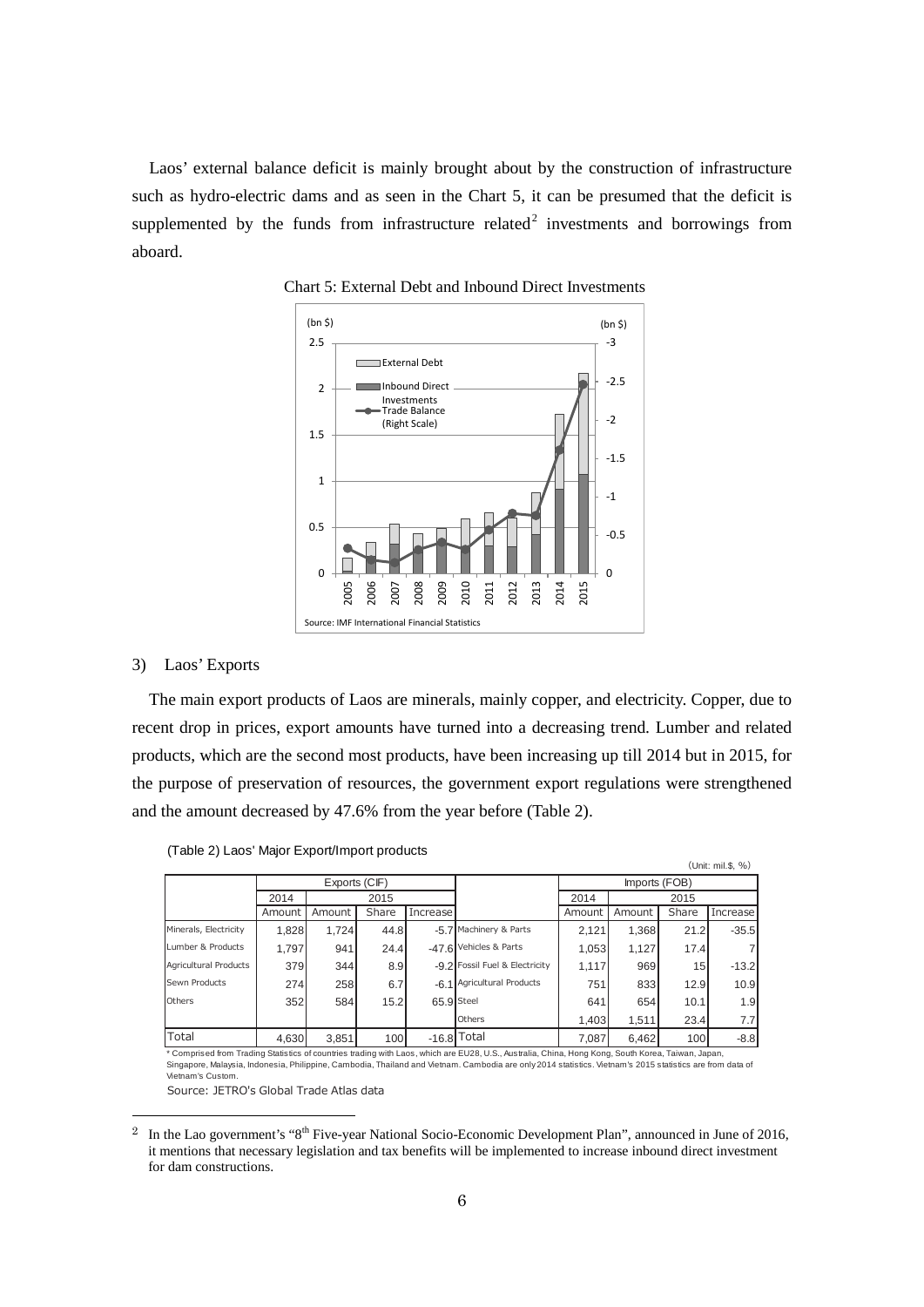The government is trying to do the same with copper mining as well by setting up limits to new developments. To be more specific the government concerned about effects towards the environment, after 2016 has not approved a single project related to mineral mining and have announced that they are strengthening monitoring for those that are already running. Also in Lao government's "8<sup>th</sup> Five-year National Socio-Economic Development Plan" mentions about plans to start research for new mines but at the same time it mentions about the goal to withdrawn from a natural resource relying economy.

In agricultural, due to the large scale bombing by the U.S. during the Vietnam War, there are many unexploded ordnances left in mountainous areas which are preventing the clearing of forests for the expansion of cultivation land (Further details to follow), export products such as coffee beans and rubber are being effect by this.

In regards to imports, the imports of machinery, vehicles, parts and steel materials for the construction of hydro-electric dams make up almost half of the imports. Third amongst imports is electricity which is imported from Thailand because the hot season in Laos, usually between March and June, is also the dry season and the hydro-electric dams cannot generate sufficient electricity.

The countries that Laos exports to are, ranked first is Thailand with a share of 38.0%, second is China with a share of 33.7% and third is Vietnam with 15.3%. For imports, as the same with exports, Thailand is ranked first with a share of 64.5%, second is China with a share of 18.3% and Vietnam is third with a share of 8.3% (Table 3).

 $(1 \text{Init: } m \text{ if } 0.$ 

| $\sqrt{O(10L + 110L + 9)}$ , 707 |                |               |       |              |               |        |       |          |
|----------------------------------|----------------|---------------|-------|--------------|---------------|--------|-------|----------|
|                                  |                | Exports (CIF) |       |              | Imports (FOB) |        |       |          |
|                                  | 2014<br>2015   |               |       | 2014<br>2015 |               |        |       |          |
|                                  | Amount         | Amount        | Share | Increase     | Amount        | Amount | Share | Increase |
| Asia/Pacific                     |                |               |       |              |               |        |       |          |
| Japan                            | 116            | 97            | 2.5   | $-16.2$      | 138           | 105    | 1.6   | $-24.3$  |
| China                            | 1,772          | 1,298         | 33.7  | $-26.7$      | 1,843         | 1,182  | 18.3  | $-35.9$  |
| Hong Kong                        | 80             | 30            | 0.8   | $-62.1$      | 42            | 23     | 0.4   | $-45.2$  |
| Taiwan                           | 16             | 14            | 0.4   | $-10.5$      | 3             | 3      | 0     | $-10.8$  |
| South Korea                      | 18             | 28            | 0.7   | 57.6         | 156           | 170    | 2.6   | 9.2      |
| <b>ASEAN</b>                     |                |               |       |              |               |        |       |          |
| Thailand                         | 1,412          | 1,465         | 38.0  | 3.7          | 3,973         | 4,168  | 64.5  | 4.9      |
| Vietnam                          | 802            | 589           | 15.3  | $-26.6$      | 484           | 535    | 8.3   | 10.5     |
| Indonesia                        | 51             |               | 0     | $-98.4$      | 5             | 8      | 0.1   | 70.4     |
| Singapore                        | 15             | 13            | 0.3   | $-13.6$      | 119           | 59     | 0.9   | $-50.5$  |
| Cambodia                         | 13             | n.a.          | n.a.  | n.a.         | 0.1           | n.a.   | n.a.  | n.a.     |
| Malaysia                         |                | 3             | 0.1   | 130.1        | 25            | 15     | 0.2   | $-40.2$  |
| Philippine                       | 0              | 0             | 0     | $-64.8$      | 0.1           | 16     | 0.2   | 14,117   |
| Australia                        | $\overline{2}$ | 3             | 0.1   | 28.6         | 32            | 20     | 0.3   | $-38.2$  |
| <b>EU28</b>                      | 298            | 264           | 6.8   | $-11.4$      | 238           | 135    | 2.1   | $-43.5$  |
| U.S.                             | 33             | 45            | 1.2   | 37.1         | 28            | 25     | 0.4   | $-13.7$  |
| Total                            | 4,630          | 3,851         | 100   | $-16.8$      | 7,087         | 6,462  | 100   | $-8.8$   |

(Table 3) Laos' major trading Countries and Regions

\* Comprised from Trading Statistics of countries trading with Laos, which are EU28, U.S., Australia, China, Hong Kong, South Korea, Taiwan, Japan, Singapore, Malaysia, Indonesia, Philippine, Cambodia, Thailand and Vietnam. Cambodia are only 2014 statistics. Vietnam's 2015 statistics are from data of Vietnam's Custom.

Source: JETRO's Global Trade Atlas data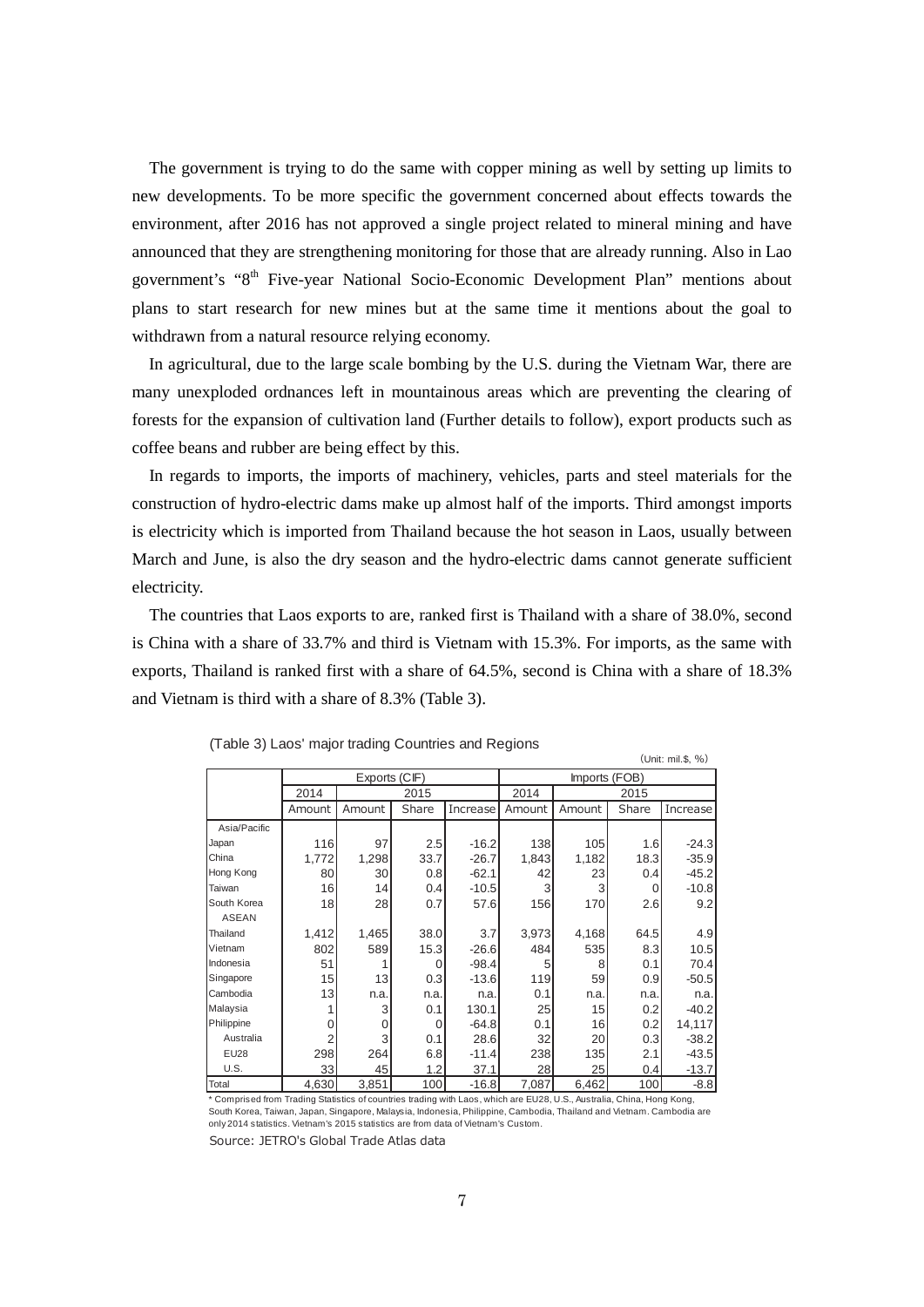## 4) The Financial Situation

#### $\triangleright$  Non-Performing Loans of Financial Institution

Concerning the non-performing loans of Lao's financial institution, the IMF Report mentions that "While the overall banking system is well capitalized, state-owned bank balance sheets show signs of weakness". There are four state-owned banks<sup>[3](#page-7-0)</sup> in Laos and as of 2014, have a relatively high non-performing loan ration of 8% according to the IMF Report (Table 4). The Lao monetary authorities have announced restructuring plans for two of the state-owned banks. Other banks have relative low non-performing loan ratio but IMF points out the accounting standards of Laos does not meet the international standards hence mentions that there is a possibility that the ratio maybe worse than the disclosed numbers.

|                    | 2009 | 2010 | 2011             | 2012 | 2013 | 2014 | 2015 |  |
|--------------------|------|------|------------------|------|------|------|------|--|
| <b>State Owned</b> | 1.3  | 1.5  | N.A.             | 1.9  | 2.7  | 8.2  | N.A. |  |
| Joint Ventures     | 1.3  | 1.6  | N.A.             | 1.3  | 1.9  | 4.0  | N.A. |  |
| Foreign            | 10.5 | 10.8 | N.A.             | 3.9  | 3.8  | 4.2  | N.A. |  |
| Private            | 1.9  | 1.2  | N.A.             | 0.1  | 0.1  | 0.2  | N.A. |  |
| Total              | 3.8  | 3.8  | $2.2\phantom{0}$ | 1.8  | 2.1  | 4.2  | 3.2  |  |

Chart 4: Lao Financial Institution's Non-performing Loan Ratio

 $(0/3)$ 

Source: Bank of Lao PDR data

Under these situations the Lao government has strengthened its bank supervision to prevent the increase of non-performing loans and for those banks with not enough capital are ask to present specific capital increasing plans. Furthermore in trying to stimulate the economy it is promoting the increase of bank loans. The central bank of Lao, the Bank of the Lao P.D.R, had at the beginning of 2015 lowered their interest rate, which had remained at 5.0% since 2010, to 4.5% and to 4.25% at the end of 2016. Also, banks were allowed to give out foreign currency loans to import company as well.

# > Dollarization

1

The dollarization situation or the circulation of U.S. dollars, in Laos, according to the IMF Report, 45% of bank deposits and 48% of loans provided by non-financial institution (Micro Finance) are denominated in foreign currency. Also 40% of the money supple is said to be in foreign currency as well and showing that dollarization had progressed.

But these statistics are of 2015 and afterwards, with the assistance from the IMF, the government has announced countermeasures for de-dollarization such as, taking away the limit on local currency, the Kip, deposits, setting up deposit insurance for Kip deposits, ordering

<span id="page-7-0"></span><sup>3</sup> The four state-owned banks are, Banque pour le Commerce Extrieur Lao, Lao Development Bank, Agricultural Promotion Bank and Nayoby Bank. There are a total of 40 banks in Laos.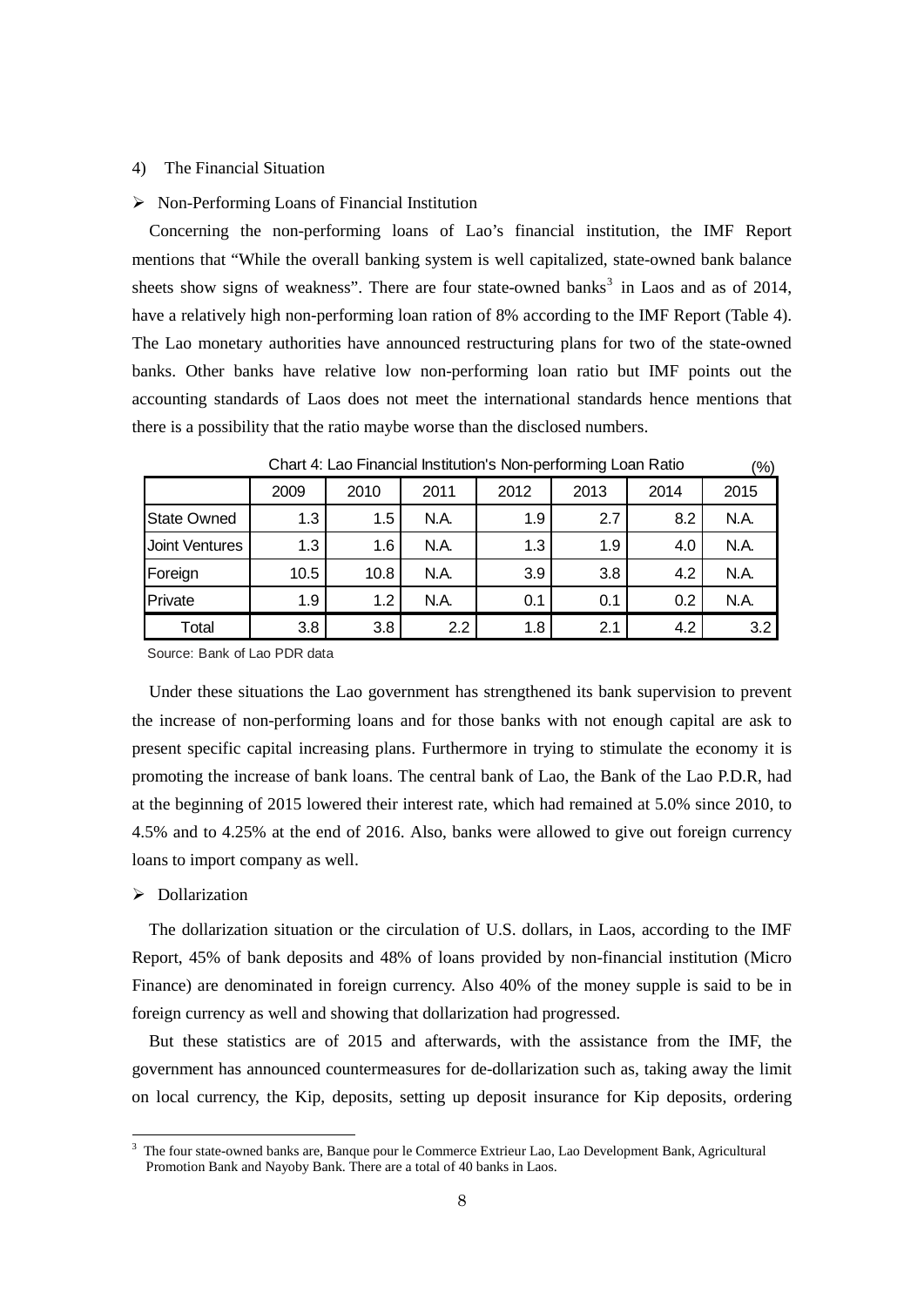stores to show only the price tags in Kip, and more. After the release of the IMF Report, the government announced that, although not backed up with statistics, "dollarization has continued its downward path" and it seems it has not reached a critical stage.

#### 5) Foreign Reserves and External Debt

Laos, as seen in Chart 6, its low level of foreign reserves and large external debt is a concern. The foreign reserve in months of imports of Laos has gone below the appropriate level of five to six months in 2011 and has become about two months in 2015.

But if one looks at the content of the external debts most of them are long term debts which are thought to be either, concessional loans from international aid organizations such as JICA of Japan and infrastructure related finance from Thailand, Vietnam and China. As mentioned in the IMF Report, it is the view of Lao government that most of these loans are project base and that there is no problem in their repayment ability. If one excludes these loans from the external debt, foreign reserves in months of imports will be around the appropriate level of five months. The IMF has not made any specific comments about this explanation but has mentioned that Laos continues to make efforts to increase their foreign reserves.





## **3. The Prospects of the Lao Economy**

As seen from what has been mentioned, one cannot say that the economic situation of Laos is good, especially the problems of the current and fiscal deficient. To resolve this the Lao government has set up several countermeasures. Some of them are, improvement of the revenue collection mechanism, revision of investment laws and regulations to promote investments from abroad, plans to increase hydro-electric power, Lao's main export product, to resolve the current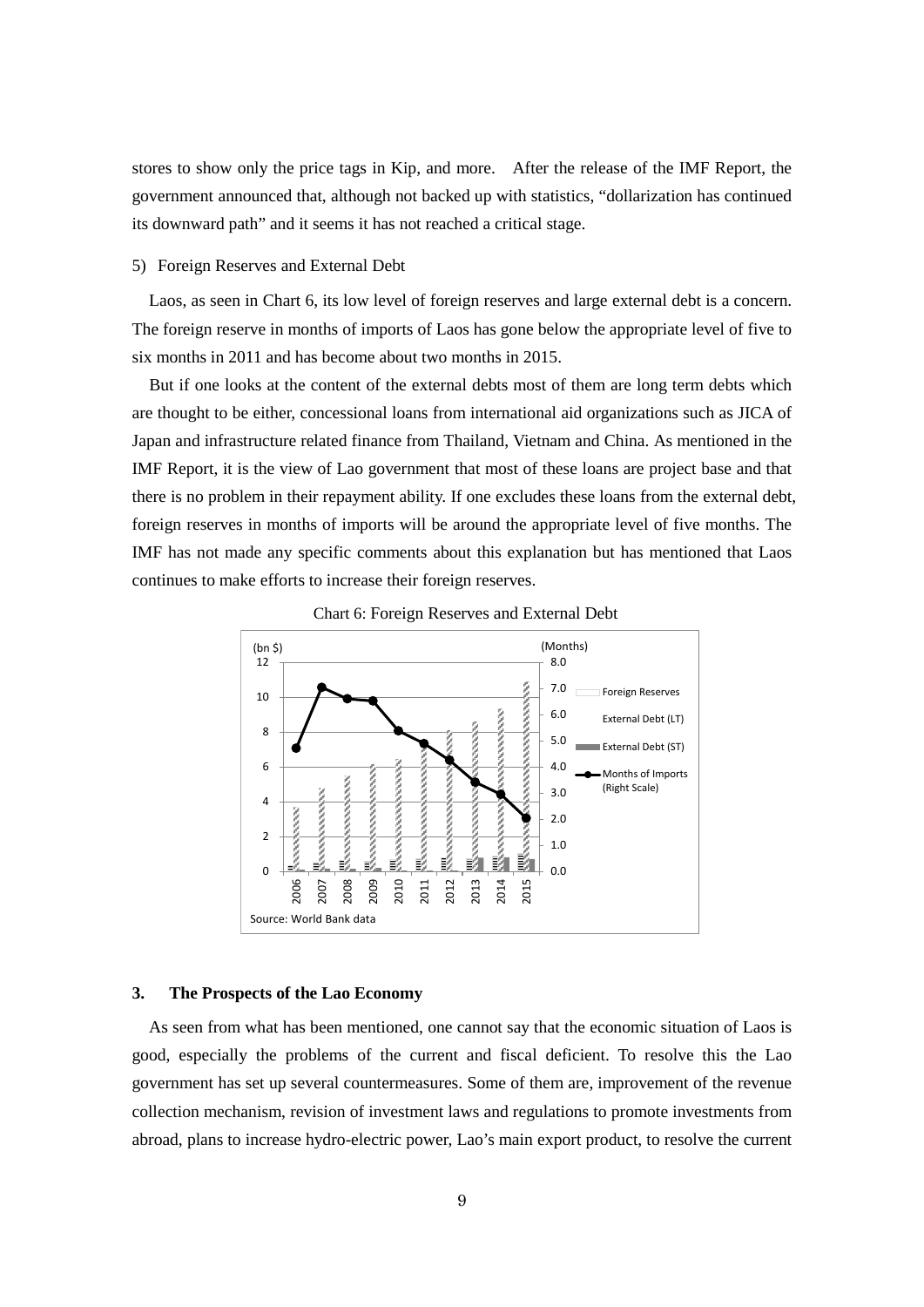and trade deficient, and more.

Laos has close ties with China both politically and economically. That may raise the questions that the deceleration of the Chinese economy may have adverse effect towards Laos. Currently in Laos construction of the China-Laos Railway is underway and this project is not only Laos' but also China's project of national priority (details to be mentioned later). Hence this project would not be effect that much by the deceleration of China's economy.

## 1) The Improvement of the Revenue Collection Mechanism

The improvement of the revenue collection mechanism is one of the priority items in the Laos government's "8<sup>th</sup> Five-year National Socio-Economic Development Plan" and the Lao government is trying to set up a sound tax collecting system. Specific examples are re-evaluation of corporate registration not only to collect the proper corporate taxes but to make sure they comply with the proper tax deduction and exemption. Also, exemption of custom taxes on imports of raw material and machinery for infrastructure project were abolished.

Furthermore, not only the revenue side, the improvement of the system to manage government expenditure was implemented in the plan as well. Expenditures were checked to see if they were done based upon government approved budget and if further expenditures were need strict evaluation were to be done.

## 2) Revision of the Investment Incentive Law

The Lao government, at the National Assembly held in October 2016, approved the revision of the Investment Incentive Law ("IIL"). In this revised law, investments for the development of social and economic infrastructures can have corporate taxes exempted for a maximum 10 years and lease and concession fees exempted for 15 years. Also not only in legal matters but the "One Stop Service" implemented after the revision of the IIL, which process was said to be slow because of lack of cooperation between related ministries and governmental institution, was centralized to Minister of Planning and Investment to speed up the process.

## 3) Construction of Hydro-electricity Dams

1

The Lao government considers important hydro-electric generation because it is a valuable source for foreign currency being one of the main export products. Laos has a potential hydro-electric generation ability that is technically possible of 18,000 Mega Watts  $(MW)^4$  $(MW)^4$ . In 2015 the power generated was only 2,900MW showing that there is still plenty of room for development.

The Lao government has set up the goal that they will become the "Battery of South East

<span id="page-9-0"></span><sup>4</sup> This is approximately 40% of what Japan can generate, which is 46,000MW.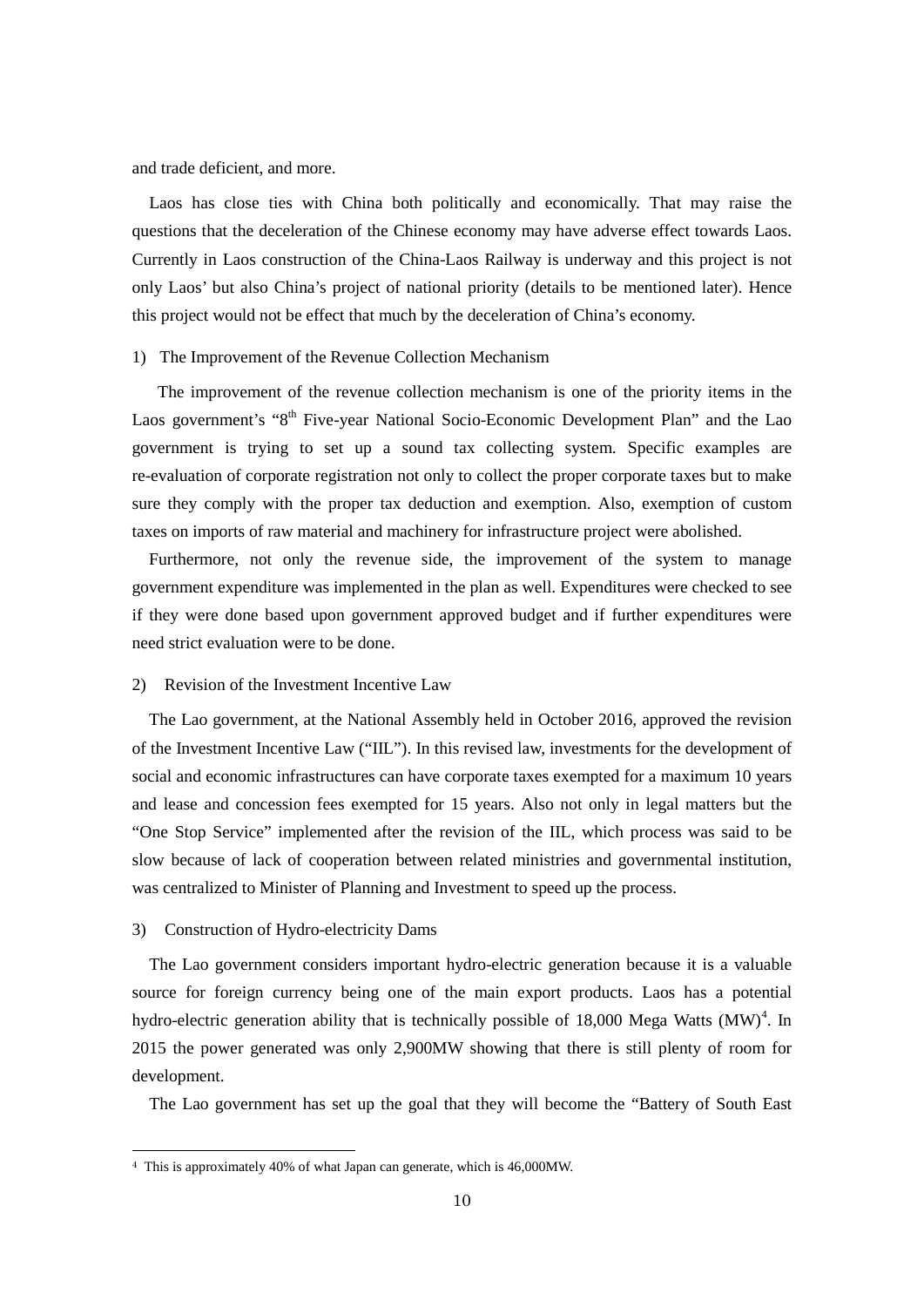Asia" and is constructing 23 dams ranging from  $5MW$  $5MW$  to 1,285M $W<sup>5</sup>$  generation capability. Currently Laos is exporting electricity to Thailand and the government has announced plans to by 2020, export 7,000MW to Thailand, 5,000MW to Vietnam and 1,500MW to Cambodia. Hence the reason why many numbers of projects are funded by Thai and Vietnam companies. Also China and Japan are providing development aid and loans. There are a total of the 71 projects, of which 31 are still at a surveying stages, 21 are in preparation of the documentation and 19 are about to start construction.

But on the Mekong River, not only Laos but also China is operating or constructing a number of dams upstream and downstream in Cambodia and Vietnam there are concerns about the many kind of effects this may have on the environment. In response to these circumstances in 1995 between Vietnam, Thailand, Laos and Cambodia, the Mekong River Commission was established. Development along the Mekong River requires the approval of this commission, or in other words the four countries. Taken into fact that not only dam developments are being done in Laos but also in China, the effects downstream maybe unavoidable and may make the construction of new dams difficult.

# 4) Effects of China's Deceleration and the Construction of the China-Laos Railway

As mentioned before, Laos' top three exporting countries are, first is Thailand (38.0% share), second is China (33.7% share) and third is Vietnam (15.3% share). Therefore if the Chinese

economy decelerates, for Laos, effects from it are unavoidable.

But the possibility of financial support and investments from China decreasing may be small. Take for example the China-Laos Railway construction project. The project is to build approximately 400 kilometers of railways running from the China-Laos border town of Boten, in the northern part of Laos to Vientiane. Over 62.7% will be bridges and tunnels, 32 stations are planned and the designed speed is 160km/h. Construction period is for five years, total investment cost is approximately 6-7 billion US dollars, of which 70% will be provided by the Chinese and the remaining by Laos.



1



Source: The Laotian Times

<span id="page-10-0"></span><sup>&</sup>lt;sup>5</sup> For reference the output of Japan's Kurobe dam is maximum 335MV.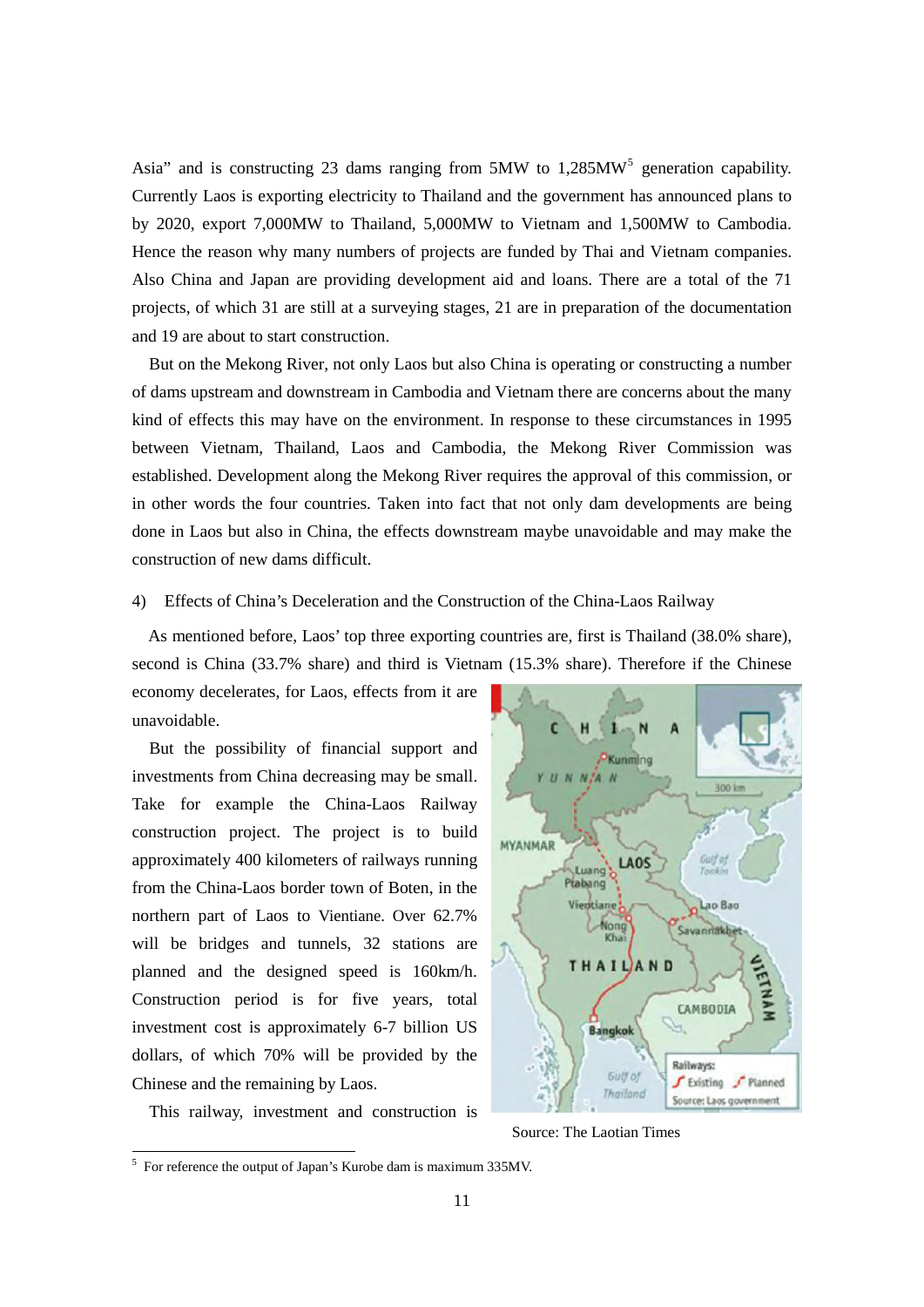mainly done by the Chinese and will be co-management by China and Laos. It is China's first overseas railway project which is directly linked to the Chinese railway system and will be using Chinese railway and equipment standards. Construction had begun in December of last year and completion is planned to be sometime between 2020-2021. Also the Lao government has several plans for establishment of economic specialize economic zones along the railway.

After completion the railway would largely contribute to the domestic and cross-border distribution network of Laos. Currently in Laos there is only 3.5km of railway running from the outskirts of Vientiane to the Thai-Laos border, which then connects to the Thai railway network south of the border and on to Bangkok. So with this the distribution network between Thai and the northern part of Laos, which includes Laos' largest city of Vientiane, would largely improve.

Also, north of the China-Laos border a new railway connecting to Kunming is under construction and planned to be completed at same time as the China-Laos Railway, which will then improve the distribution network between China and Laos as well.

This railway will be the starting portion of the China-Malay Peninsula Railway, which is one of key projects within China's "Belt and Road" plan and is said to be one of the upmost project for China. Because of this, it is likely that it would not be affected so much by the deceleration of the Chinese economy. The continuing investments and construction for four to five years until completion and improvement in the distribution network after the completion will contribute positively to the Lao economy.

5) The Removal of Unexploded Ordnances and the Capabilities of the New President and Prime Minister

As mentioned for the Lao economy there are positive outlooks but one needs to be aware that results of investments from abroad and the export of electricity from the expansion of hydro-electric generation, need two to three years to be realized. Plus there are negative factors as well.

Unexploded Ordnance from U.S. Bombings during the Vietnam War

Between 1964 and 1973 during the Vietnam War, the then North Vietnamese were transporting military supplies to southern Vietnam through the neighboring country of Laos. The U.S. forces bombarded this route, the Ho Chi Min trail, and its surrounding areas by air for nine years. The total amount of bombs dropped during this time was approximately two million tons, this is more than two times the total dropped at Germany and Japan combined during the Second World War and the amount of bombs dropped per capita is the highest in the world.

The exact number of unexploded ordnances (UXO) is still not know but based upon past statistics they say that 30% of the bombs become UXO, it is presumed that there are at least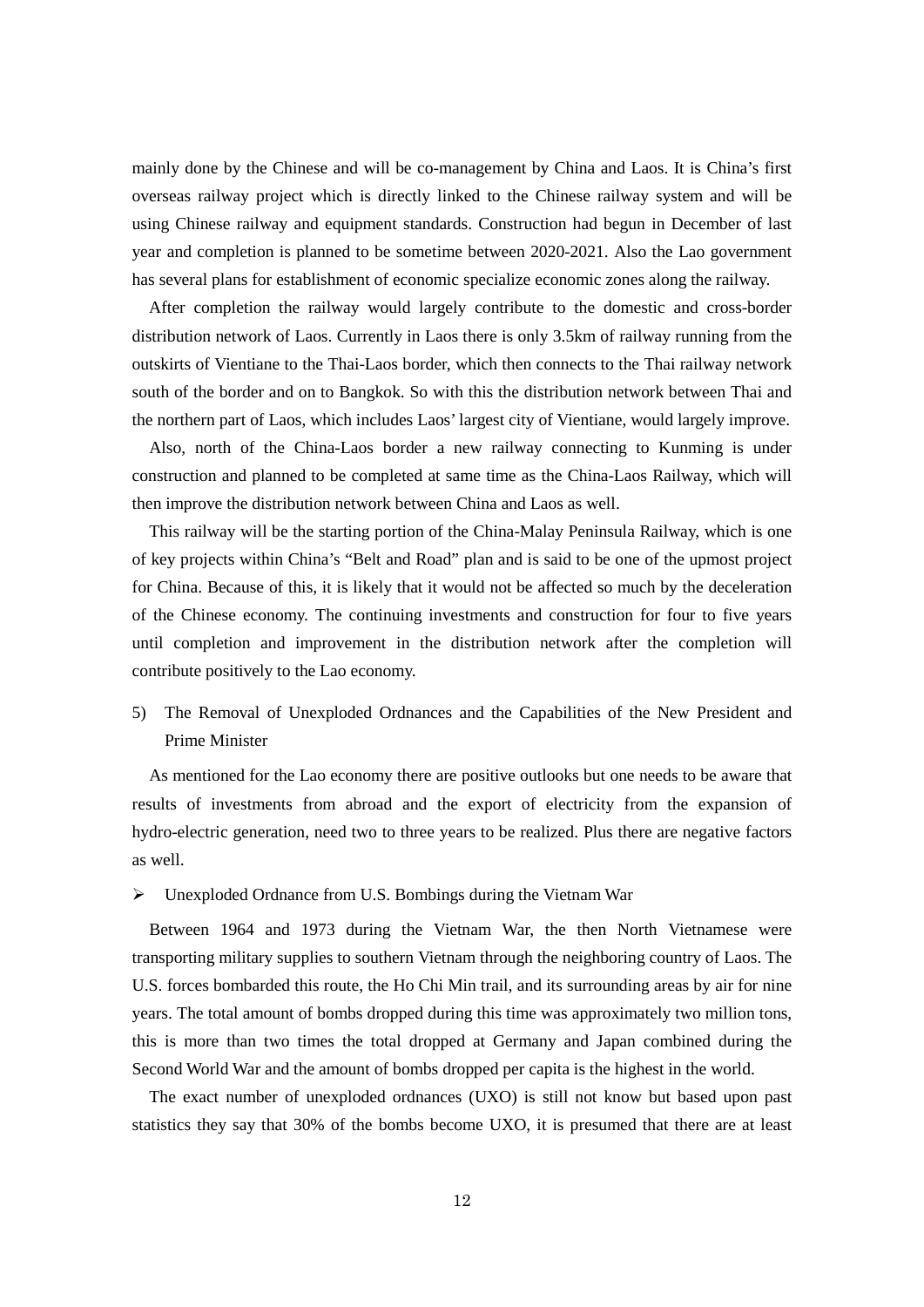approximately 80 million cluster bombs<sup> $6$ </sup> left. Cambodia was known to have had four to six million land mines left which shows the large scale of UXO in Laos.



Presumed UXO contaminated areas

Source: UXO LAO

1

It is presumed that one third of Laos' land is contaminated with UXO (The purple and yellow area of map<sup>[7](#page-12-1)</sup>). Comprehending the exact scale of the problem has just begun and it has been planned to start in 2017 a five year baseline survey of the whole country to comprehend the number of UXO and evaluate the cost need to search and remove the UXO. Some say that only one percent has been removed and last year when the then U.S. President Obama visited Laos promised US\$ 90 million in aid for three years but some say it would take 50 years or more to remove all the UXO. Lately because of infrastructure construction such as roads and the development of industrial areas, removal in the lower flat lands is progressing but most of the highlands and mountainous areas are not even surveyed yet.

<span id="page-12-0"></span> $6$  Cluster bombs used in the Vietnam War were specifically designed to kill or wound personnel and destroy vehicles. Each bomb contained about 300 baseball sized bomblets and when dropped by airplanes explode in mid-air scattering the bomblets in a wide area. Afterwards each bomblet exploded releasing over 600 small metal balls. Since they are shaped like baseballs children mistake them for toys and become victims when they accidently exploded. In Laos around 50 people either are killed or would annually and 40% of them are children.

<span id="page-12-1"></span>This map was prepared by UXO LAO based upon bombing records of the U.S. military but many have been found outside of the colored area. Also during the Vietnam War in Laos ground fighting occurred and there have been cases where UXO have been found during construction in the cities as well.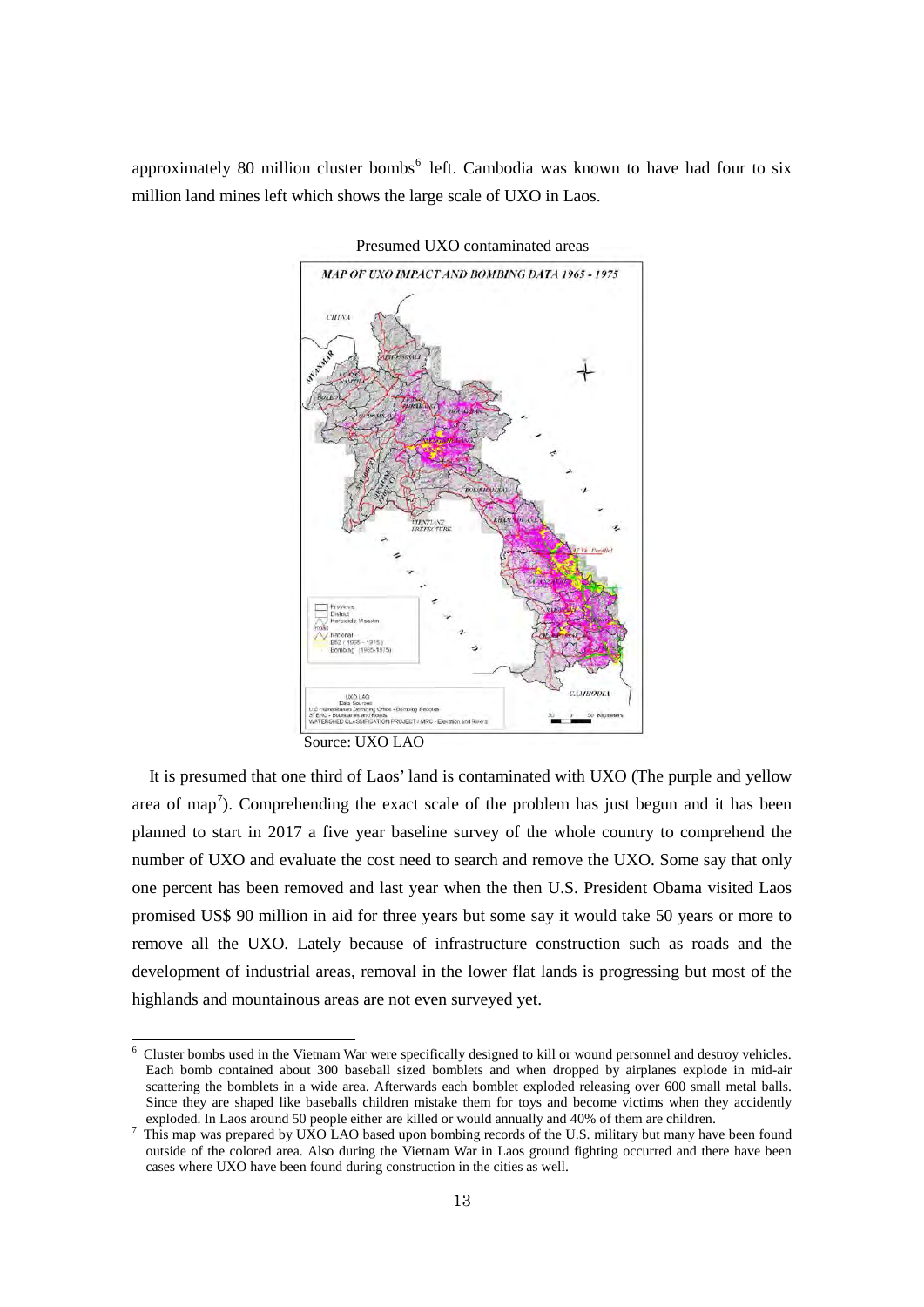The Lao government, with support from UN and UNICEF, set up the Lao National Unexploded Ordnance Program (UXO LAO) in 1996 to handle this problem. But this institution alone does not have the sufficient capabilities. Therefore in the construction of hydro-electric dams the construction companies hire by themselves private contractors to remove the UXO. The China-Laos Railway, since it is a national project, it is said that the military is doing the removal work.

Since the contaminated area is spread across the country, in the majority of the development projects, at the beginning search and removal of UXO have to be done. This means that projects in Laos, compared to a normal project, extra cost and time is required. This will surely have some sort of effect in, the development of hydro-electric generation and mining, clearing for agricultural land, road construction and others that the Lao government is trying to do.

## The Capabilities of the New President and Prime Minister

General Secretary and President Bounnhang Vorachith, who was inaugurated in April of last year, is of military background and has said to have moved up the government ranks with support of the military. He is known to have strong leadership and is taking a strong stance to the abolishment of corruption (Laos' corruption index is ranked  $125<sup>th</sup>$  amongst 176 countries according to Transparency International).

Economic and foreign relation issues are mostly handled by Prime Minister [Thongloun](https://en.wikipedia.org/wiki/Thongloun_Sisoulith)  [Sisoulith.](https://en.wikipedia.org/wiki/Thongloun_Sisoulith) Prime Minister Thongloun spent his under and post graduate years in the then Soviet Union and other than Lao speaks English, Russian and Vietnamese. In 1987 became Deputy Foreign Minister and afterwards became the Minster of Labor and Social Welfare, Deputy Prime Minister / Foreign Minister and became Prime Minister last year. Including his years as Foreign Minister he has visited Japan over 20 times.

One unique thing about Prime Minister Thongloun is that, he has limited the exporting of lumber, one of the main exports of Laos, to preserve the environment, has not been aggressive in the development of copper mining, another main export product, cause of its high contamination effect towards the environment and other than hydro-electric power is planning the development of solar and biogas energy. As seen he is taking a stance of putting priority towards the natural environment, a stance not taken by many development country leaders. This might have some negative effects in Laos' capability to increase foreign currency revenues.

Lao is the socialist country in the Indochina Peninsular that has close relationship with China and China regards Lao as an important country in their "Belt and Road" plan. But the top donor of grants and loans is Japan and the U.S. is trying to compete with its "rival" China. The interest of the top three economic countries of the world is crossing each other in Laos in many forms. It has been only a year and half since the new president and prime minister became leaders of Laos and although they were successful in hosting last year's ASEAN meeting, the first meeting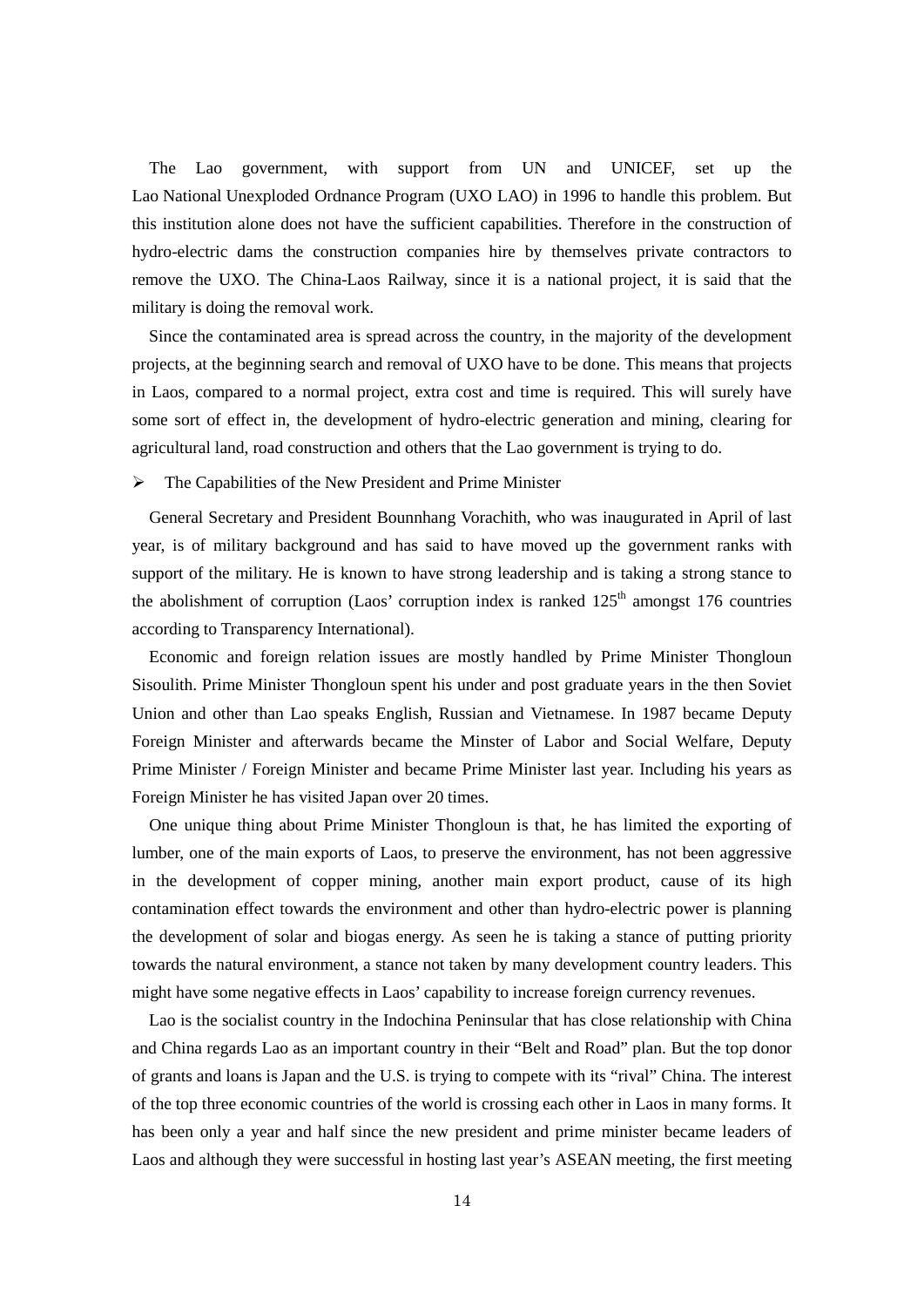after the establishment of ASEAN Economic Community, how to successful cope with the interests of the top three economic countries the capabilities of the two is still unknown.

## **4**.**Conclusion**

Laos, although it is an inland country with a smaller population, economy, and other matters compared to the other countries of the Indochina Peninsula and ASEAN, it has economically prospered by making use of its geography of highlands and mountainous area, an area that covers 70% of the country, and produced hydro-electricity and mined for natural resources such as copper which are being exported. Laos is in a favorable position since neighboring countries such as Thailand cannot produce enough electricity by themselves and so in recently years Laos has been constructing many dams to put strength in the production of hydro-electric power, a vital source of precious foreign currency.

But for these dam construction the imports of machinery, vehicles, parts, steel and others have increased, thus since 2014 the trade deficient has become wider. Plus the necessary funds for construction and import come from, investments from Thailand, Vietnam and grant, loans from countries like China and Japan. This has increased the external debt of Laos. Even the fiscal balance is in a deficit since the governmental revenue system has not been well developed. The current and trade deficit is -17 to -20% against the GDP, the fiscal balance is -6% and the external debt ratio against the GDP is 94%. Laos has reached a point to be concerned to these regards.

Under these situations the Lao government, with guidance from IMF, has taken several countermeasures. Some of them are, the establishment of sound government revenue system, revision of investment laws to lure more investments from abroad and the expansion of hydro-electric power production for exporting. But the results of new investment from abroad and the expansion of hydro-electric production will normally take up to two to three years to become realized and on most of the development projects the not fully comprehended problem of the UXO will surely have some sort of effect. Under these circumstance whether the current and fiscal deficits are kept at a manageable level is a crucial issue. Say if the constructions of hydro-electric dams do not proceed as planned and the foreign currency revenue from electricity exports, the repayment sources for the majority the external debts, are delayed and if a different repayment sources is not found the possibilities of Laos falling into a critical situation is not small.

In these situations, President Bounnhang and Prime Minister Thongloun's capabilities are being tested and how they are able to steer the small country of Laos through the crossfire of interests of the top three economies of the world, U.S., China and Japan, is still unknown.